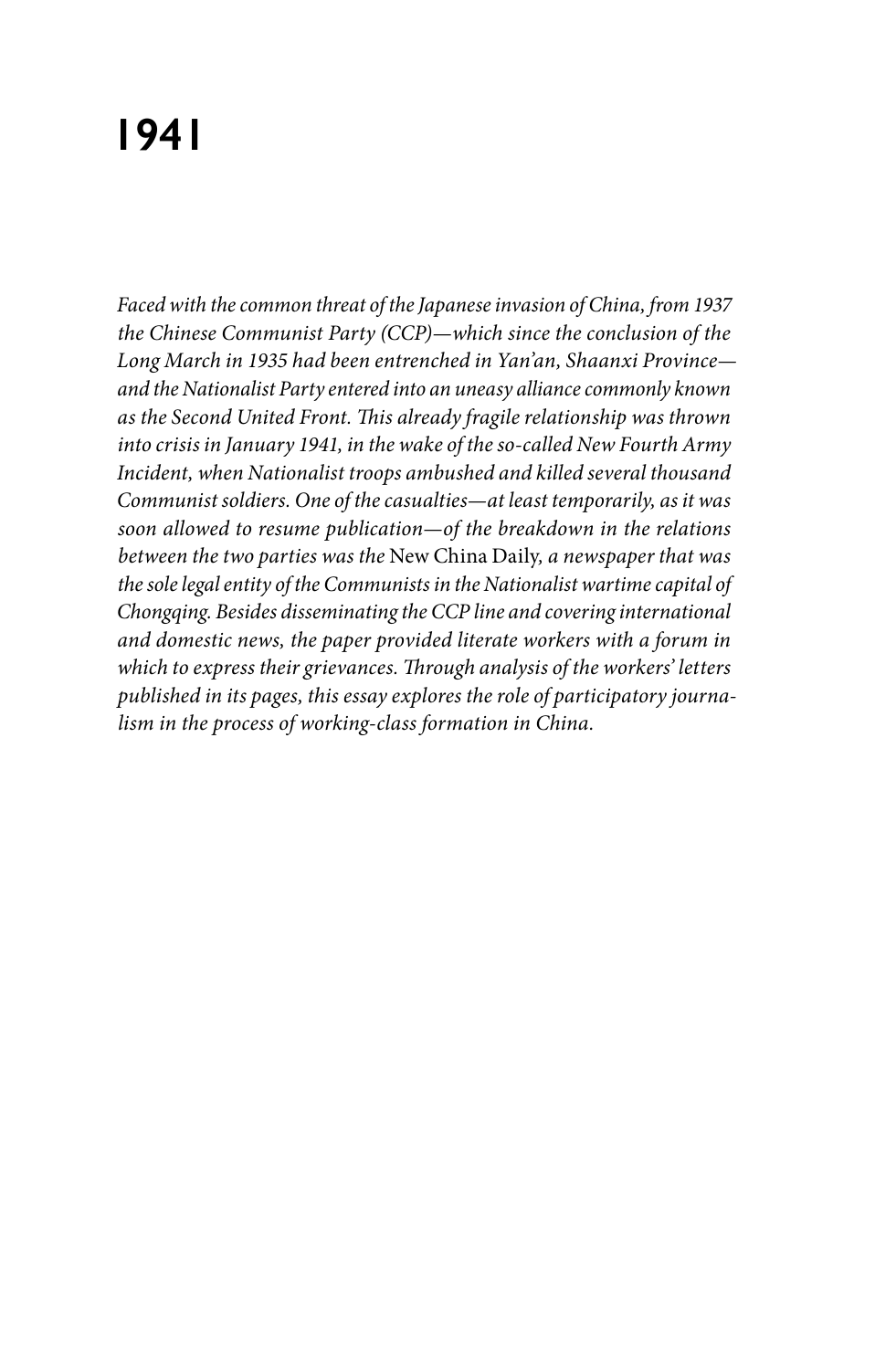## **The** *New China Daily* **and the Moral Language of Class in Wartime Chongqing**

loshua H. HOWARD<sup>1</sup>

P rohibiting the more than 50,000 arsenal workers in Chongqing from reading *New China Daily* (新华日报), Ordnance Director Yu Dawei condemned the Communist paper's subversive message:

> The thought of *New China Daily* is biased, the writing extreme. It presents a grave threat to the future prospects of the War of Resistance and Reconstruction. We remain vigilant to prevent it from running rampant, but there are many national defence industrial workers. If they come under its sway, the momentum will be difficult to stop.<sup>2</sup>

One month later, in April 1941, *New China Daily*'s director, Pan Zinian, documented the crackdown:

Police, spies, and Three People's Principles Youth League members go everywhere prohibiting the reading of the paper, destroying copies, arresting vendors, and even blocking the transmission of dispatches from the Central News Agency and drafts from the Censorship Inspectorate. Factory security guards have arbitrarily arrested newspaper delivery workers; readers have been arrested; cities and counties throughout the provinces have prohibited sales.<sup>3</sup>

The wave of anti-Communism that targeted the sole legal entity of the Communists in the Nationalist's wartime capital was due in part to the fallout from the New Fourth Army Incident. To retaliate against the Communist New Fourth Army's refusal to obey Chiang Kai-shek's orders to withdraw from Anhui and Jiangsu, Nationalist troops ambushed and killed several thousand New Fourth Army soldiers in January 1941. The conflict damaged the political alliance between the Chinese Communist Party (CCP) and the Nationalists that was known as the United Front and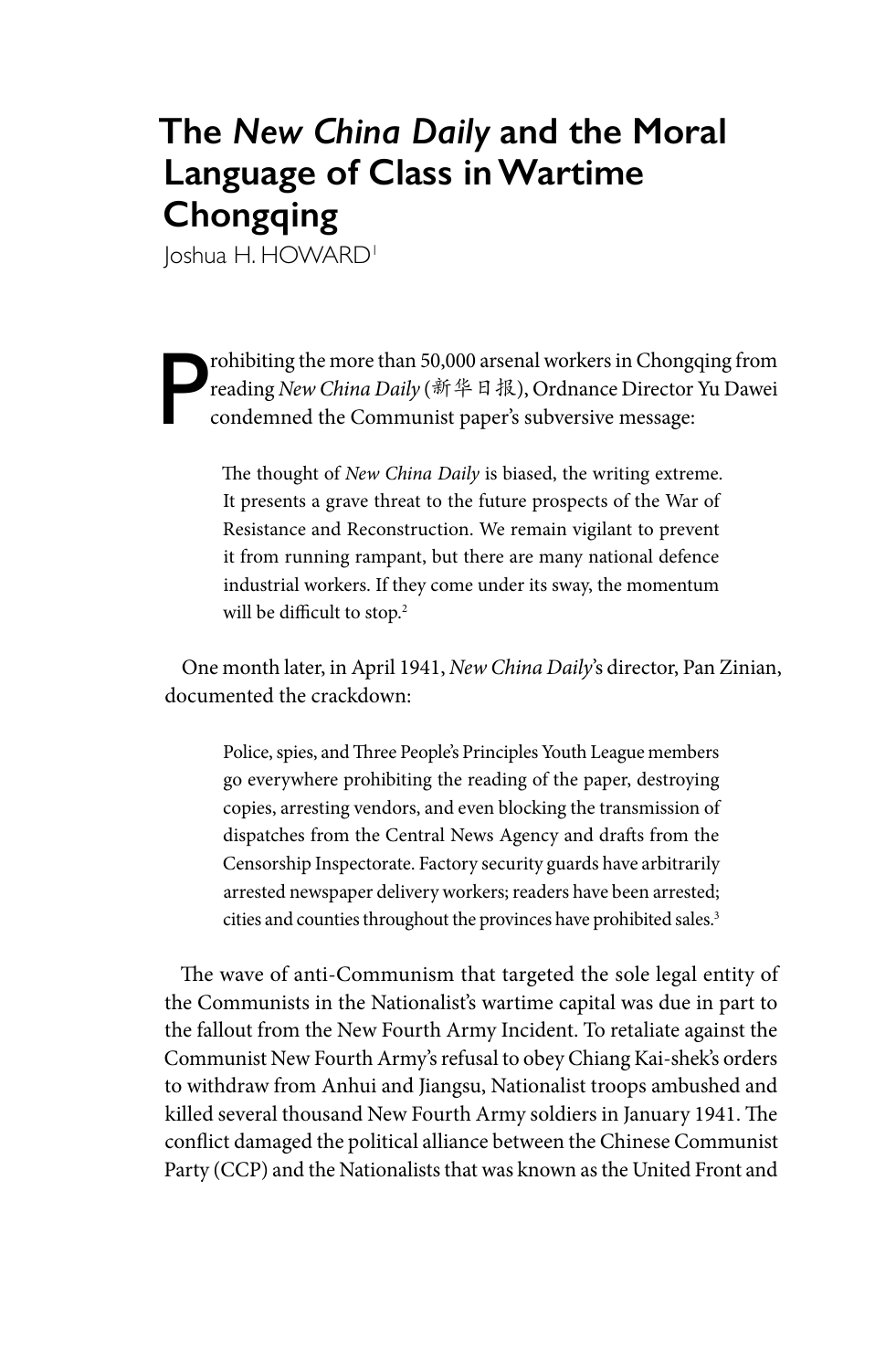threatened to rekindle the civil war. Formed under the auspices of the United Front, *New China Daily* now fell victim to this broader political conflict.4

Within weeks, sales collapsed and the paper was forced to cut down to two pages for a year. Acknowledging that some semblance of the United Front had to remain in place, Chiang Kai-shek allowed the paper to continue publishing until February 1947—a decision he would come to regret as his 'biggest mistake vis-à-vis the Communists'.5 By 1943, the paper had rebounded and achieved widespread popularity among the working people of Chongqing. As one militant worker put it: 'Xinhua [*New China Daily*] stands on the side of workers and speaks for us.'6 Workers appreciated the Communist newspaper for the same reasons it inspired periodic crackdowns. It reported on the suffering brought about by Japanese bombing raids. It described the boom and bust of the wartime economy. It told of the massive influx of migrants and refugees, which doubled the city's population to over the million mark. It recounted the rapid and forced industrialisation that transformed the city from a commercial entrepot into Nationalist China's industrial base.

*New China Daily* reflected and facilitated working-class formation. As well as disseminating the Communist Party line and reporting on both international and domestic news, the paper provided literate workers with a forum in which to assess class relations and express their grievances. Engaging with sociologist Charles Tilly's observation that storytelling that helps shape people's identities can sustain social movements, $^7$  in this essay, I explore the role of participatory journalism in the process of working-class formation.

#### Promoting Mass Work

In *New China Daily*'s inaugural issue, editor Wu Min introduced the column 'Our Mailbox' (我们的信箱), stating that any reader could also be a writer for the paper. Wu argued that dissolving the aura and hierarchy associated with professional expertise was necessary for journalism to represent the voice of working people: 'A worker, for example, can write about specific living conditions and work experiences inside the factory, national salvation activities, and all the vexations and hopes accumulated over the years that a professional writer cannot achieve.'8 Wu thus made the notion of popularisation appealing: 'Only when all the people—workers,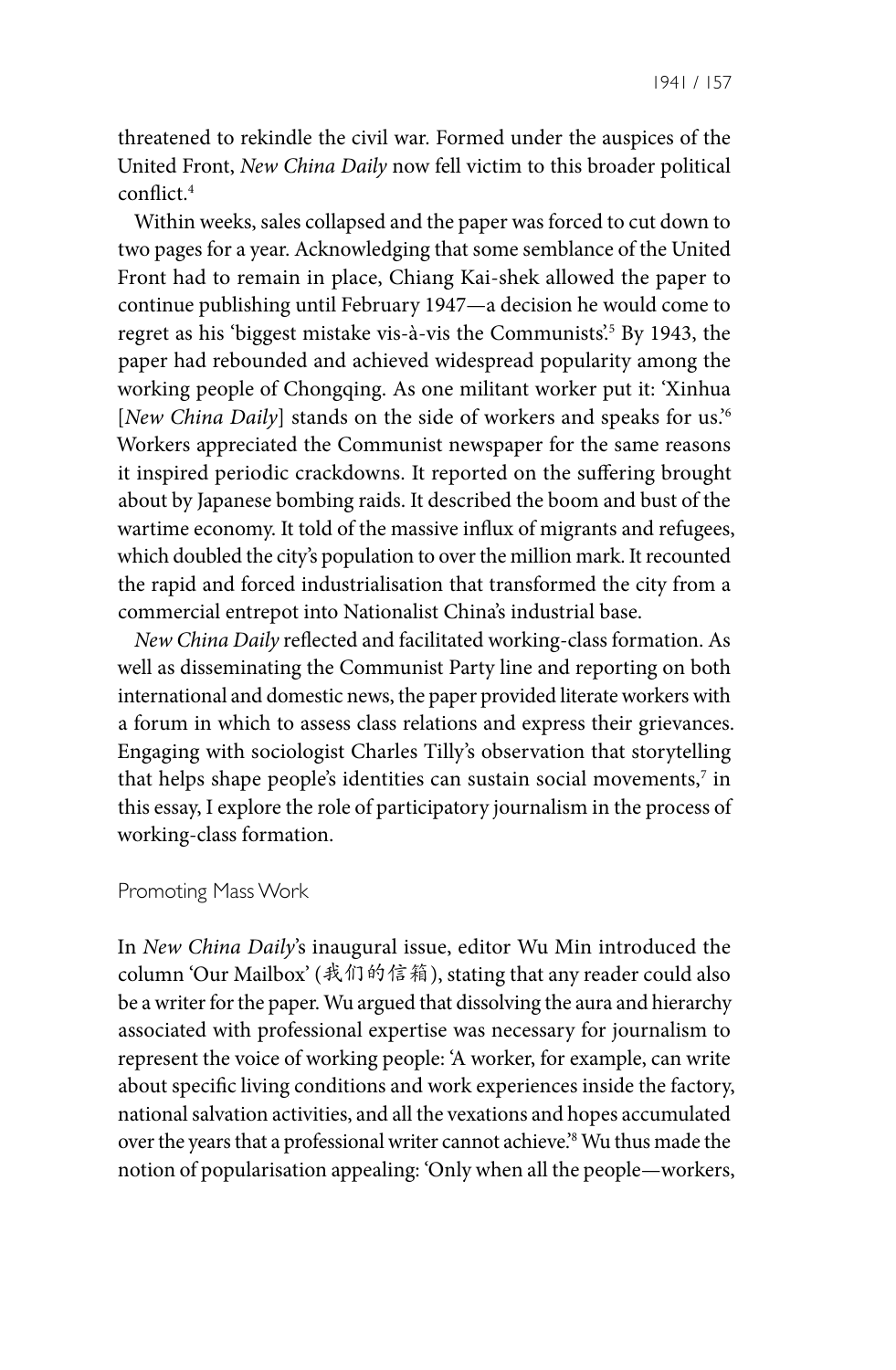farmers, sales clerks, soldiers, and students—write about their production, their work, their thoughts and difficult problems, will our paper accurately reflect developments of the entire country during the War of Resistance.'9

On a practical level, by soliciting testimonials and letters from the public, the paper could offset reliance on the Nationalist government's Central News Agency for dispatches, and could promote 'mass work' (群众工作). Even though most CCP members had gone underground by 1939, the fact that *New China Daily* circulated in Nationalist territory reinforced its function as an opposition paper. In contrast to *Liberation Daily* (解放 日报), which used propaganda in the Communist base areas to 'explain policy or to teach cadres how to do things',10 *New China Daily* fostered an 'active sphere' of news.<sup>11</sup> Party leaders recognised that popular participation in the pages of the Communist daily would attract a readership in Nationalist territory.

Undertaken in the name of combating dogmatism, bureaucratism, and sectarianism, the Rectification Campaign (整风运动) of 1942–43 prompted *New China Daily* to deepen its commitment to mass work. While the Rectification Campaign served to muzzle intellectual dissent in the Communist base areas, where mass criticism sessions exerted psychological pressure to enforce Party discipline, in Nationalist China, it had the opposite effect. In Nationalist territory, there were no public campaigns against intellectual dissenters. The need to maintain the discipline of a clandestine underground party, which by 1942 had been reduced from 60,000 to a core of 5,000 members throughout Nationalist China, meant that the campaign perforce could not be prosecuted in public.<sup>12</sup> In the wake of rectification, the paper redoubled its efforts to promote popularisation, use colloquial Chinese, and encourage the printing of letters written by people from all walks of life. In print for more than nine years (from 11 January 1938 to 28 February 1947), *New China Daily*  published more than 500 letters (of a total of 700) from self-identified workers. Some 86 percent of these letters were published between 1943 and 1946, after the Rectification Campaign.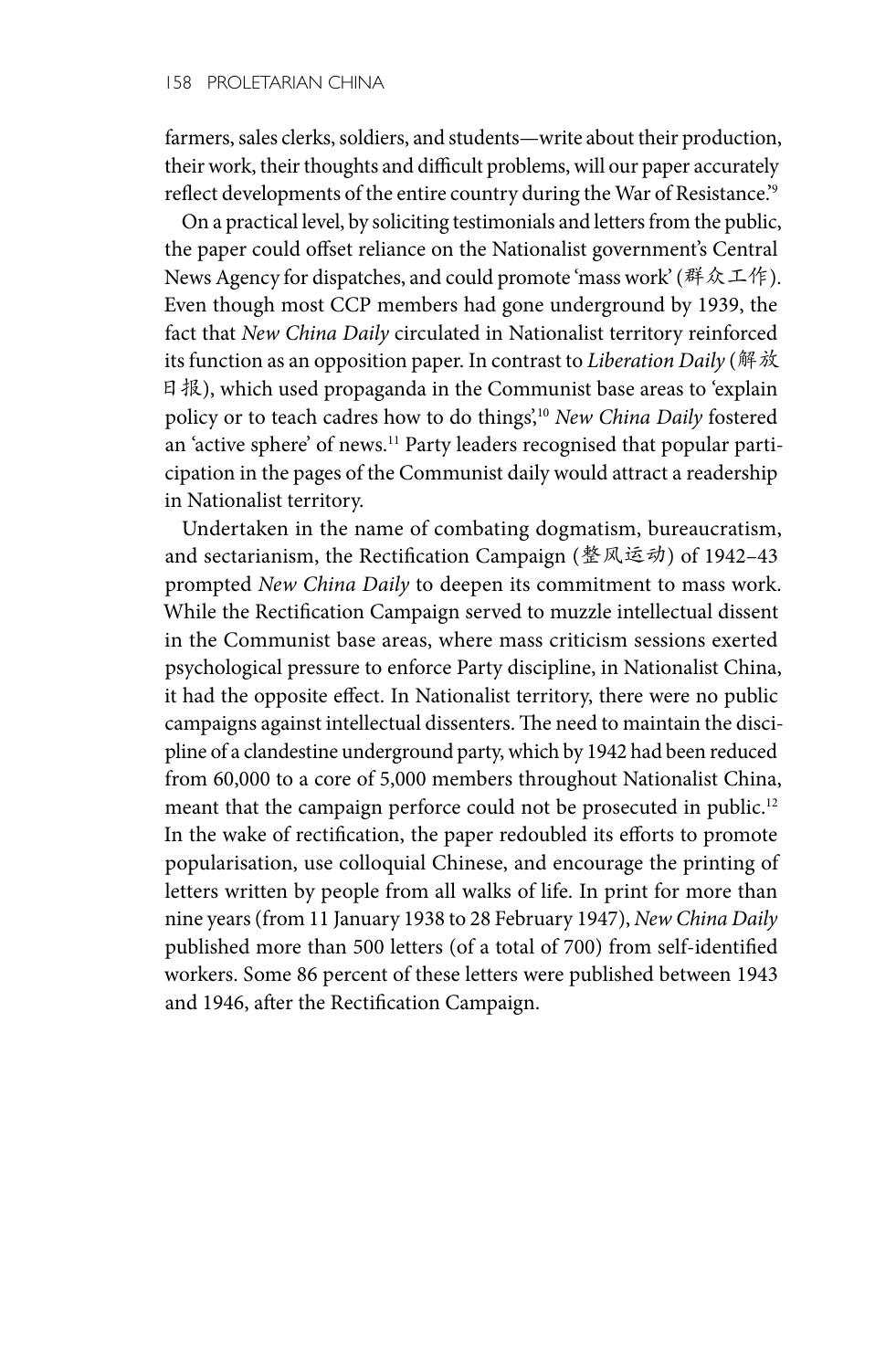### The following table highlights the dramatic increase in labour-related coverage during these years:

| <b>Articles</b>                     | 1938 | 1939           | 1940           | 1941            | 1942                    | 1943 | 1944 | 1945           | 1946         |
|-------------------------------------|------|----------------|----------------|-----------------|-------------------------|------|------|----------------|--------------|
| Labour<br>Conditions                | 17   | 46             | 70             | 27              | $\overline{\mathbf{4}}$ | 99   | 153  | 51             | 21           |
| Labour movt<br>(domestic)           | 78   | 24             | 32             | $\overline{14}$ | 28                      | 19   | 21   | 338            | 414          |
| Labour movt<br>(international)      | 71   | 40             | 47             | 31              | 34                      | 120  | 56   | 150            | 232          |
| May First<br>commemoration          | 28   | 36             | 32             | 20              | 21                      | 19   | 4    | 7              | 18           |
| Chinese<br>Association of<br>Labour | na   | $\overline{2}$ | $\overline{3}$ | T               | 13                      | 4    | 8    | $\overline{7}$ | 126          |
| Unemployment                        | 29   | 0              | 0              | 0               | 0                       | 17   | 30   | 17             | $\mathbf{H}$ |
| Total                               | 223  | 148            | 184            | 93              | 100                     | 288  | 282  | 570            | 822          |
| <b>Worker letters</b>               | 10   | 19             | 37             | 0               | 5                       | 47   | 147  | 171            | 69           |

Number of *New China Daily* Articles Reporting Labour Issues, 1938–1946

Source: 新华日报索引编辑组编 [*New China Daily* Index Compilation Group, ed. 1987. 新华日报索引 [Indices to *New China Daily*], 9 vols. Shanghai: Shanghai Shudian.

Along with numerous reports about wartime social life, the letters also related stories of injustice, suffering, and aspirations for a better life—all of which helped workers create an 'imagined community' of class that fuelled the postwar labour movement that emerged in 1945-46.<sup>13</sup>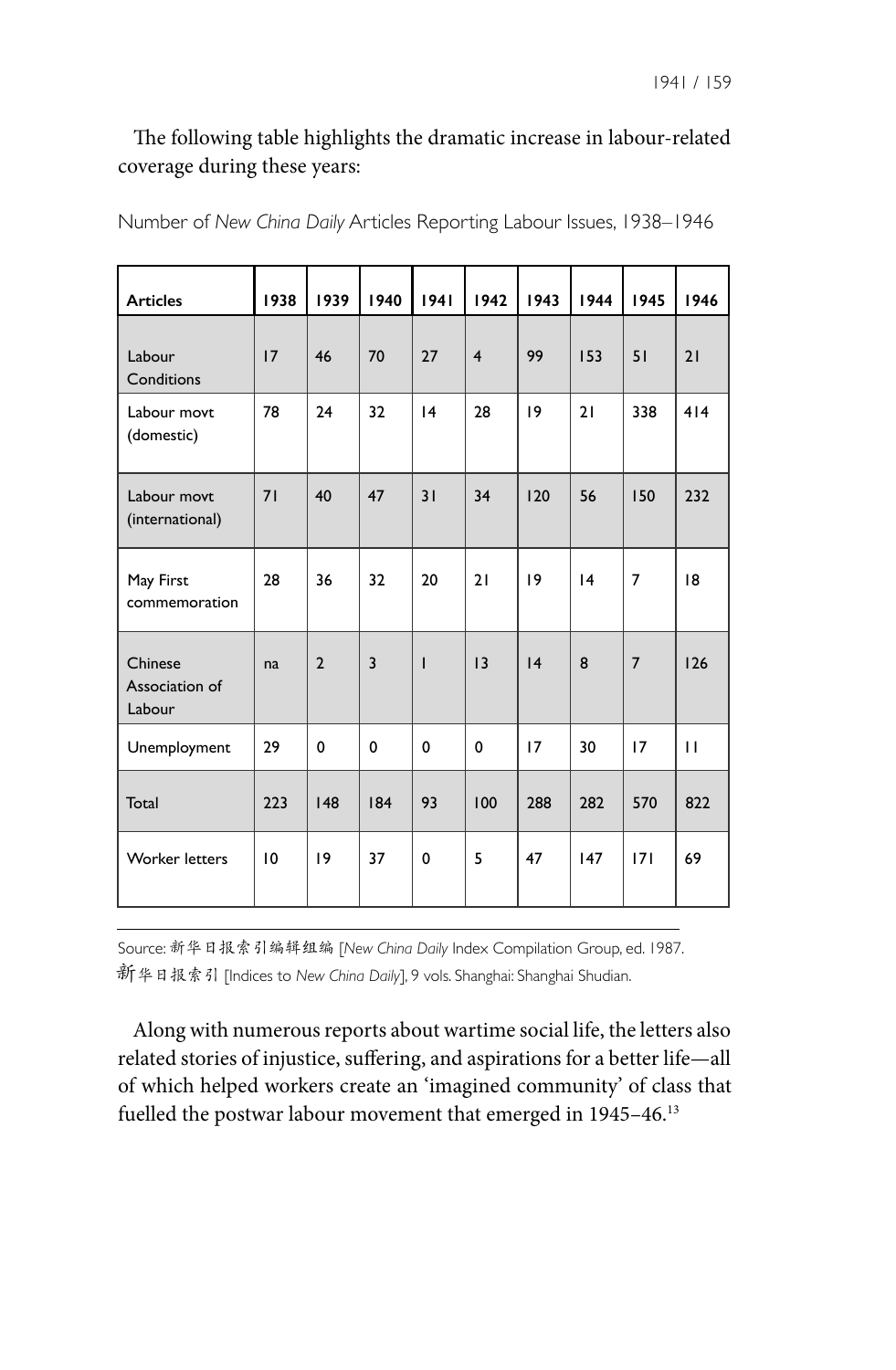#### 160 PROLETARIAN CHINA

#### A New Community of Class

Although labour historians have often eschewed narratives of class formation and emphasised regionalism<sup>14</sup> or the aim of status recognition,<sup>15</sup> my analysis of worker testimonials highlights how they used 'rightful resistance',16 employing the rhetoric of the powerful to curb the exercise of power, and a language of rights and class. By the mid-1940s, many letters constituted appeals in which workers related their suffering and requested help in their struggle to maintain a livelihood and secure basic worker rights. These concerns with economic and social justice are typical of exclusive notions of class. Demands for human dignity and various freedoms—of mobility, the press, and assembly—are class-inclusive by being grounded in universal human rights.<sup>17</sup> If some letters were openly critical of capitalists and the exploitation of workers, many did not talk about class in such straightforward terms. But, by identifying themselves as 'we the workers', the writers assumed a collective political identity that masked differences of personality, region, craft, and education. Moreover, the letters created a community of class by using a highly moralistic language that juxtaposed workers against corrupt authority figures. Indeed, moral and ethical norms informed letter writers' understanding of class relations. Workers' moral concerns and the recognition that their precarious existence was based on unjust social relationships were an integral part of working-class formation.

By giving voice to workers' concerns, *New China Daily* attracted literate workers, who could have made up to 70 percent of its readership, according to the publication's own internal survey.18 Workers became an important constituency of the paper, because it paid attention to their needs. Even the Nationalist propaganda English-language journal *China at War* had to admit: '[T]he life of students and workers is more fully reported in the newspaper [*New China Daily*] than in any other.'19 The CCP recognised that it could attract an existing mass audience among labouring people in Chongqing. The implementation of factory literacy campaigns, coupled with workers' quests for education, which reflected their demands for dignity and status in an effort to combat the stigma associated with manual labour, contributed to higher-than-expected literacy rates. One reason Yu Dawei was so concerned that the paper would hold sway over arsenal workers was their relatively high literacy rate. Surveys conducted of some 6,760 arsenal workers found 82 percent were literate.20 Owing to limited schooling opportunities, women workers had lower literacy rates,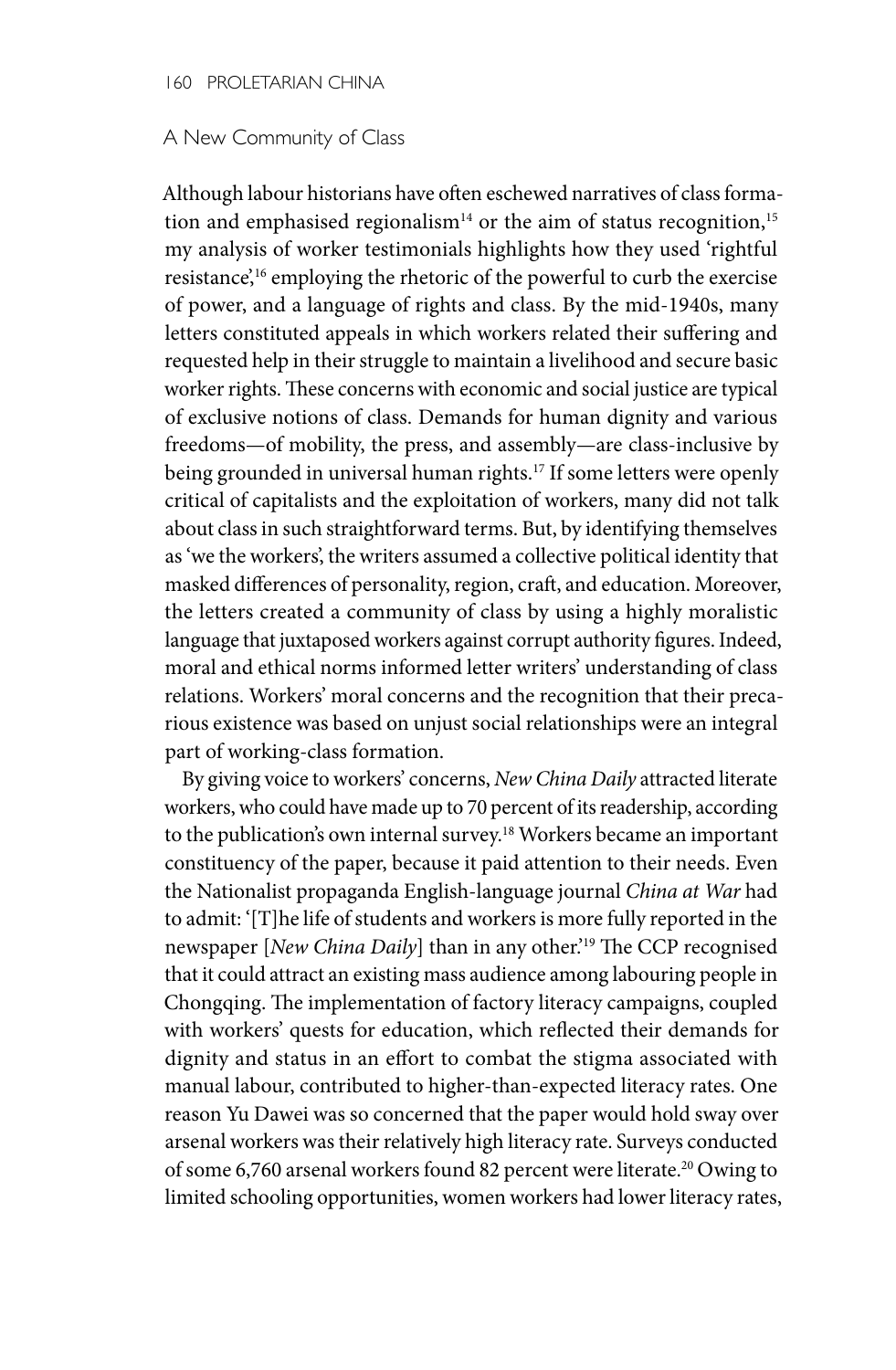1941 / 161

but factory relief teams operating in Chongqing's textile mills organised literacy classes that were attended by 30,000 participants. Instructors indicated that, on arriving in 1939, illiteracy rates were as high as 90 percent, but had dropped to 42 percent by the spring of 1943.<sup>21</sup>

The Communist press found a ready audience among numerous reading societies, which proliferated in Chongqing factories. Police reported that, by the late 1930s, reading societies and other cultural associations had gravitated towards the CCP: 'Their method of action is to organise National Salvation groups—reading societies, wall newspaper societies, theatrical groups, choruses—and in this way gradually attract leftist-inclined workers to read their outline and become acquainted with Communist ideology.'22

Just as reading societies assumed a political bent, the act of writing letters to *New China Dail*y became political. These letters served as a status marker for workers wanting to be treated with respect and swayed public opinion and the government to recognise worker demands. It remains difficult to authenticate the letters since the originals were destroyed on publication to avoid retribution. But, despite some editing by the Communist daily, certain redundancies, simple direct language, the use of Sichuanese dialect in quoted dialogues, and grammatical mistakes do suggest that the letters were written by less formally educated writers. A few letters even served as pedagogical texts by the editors keeping an incorrect character in place and putting the correct character in brackets.<sup>23</sup> The specificity of the content, even when exaggerated, and the parallels one can draw between the issues raised in workers' letters and petitions and strike demands indicate the letters were not fabricated by Communist propagandists.

Rhetoric of Gendered Sacrifice

Given the wartime context and the CCP's strategy of rendering all interests, including class interests, subservient to national interests,<sup>24</sup> workers often employed a rhetoric of sacrifice for the nation:

We are a group of young women workers. For our livelihood, for our national liberation and in keeping with the mission 'everyone has a responsibility for the rise and fall of the nation', we have left our beloved families and small children to participate in production work. We resolved not to stop working on account of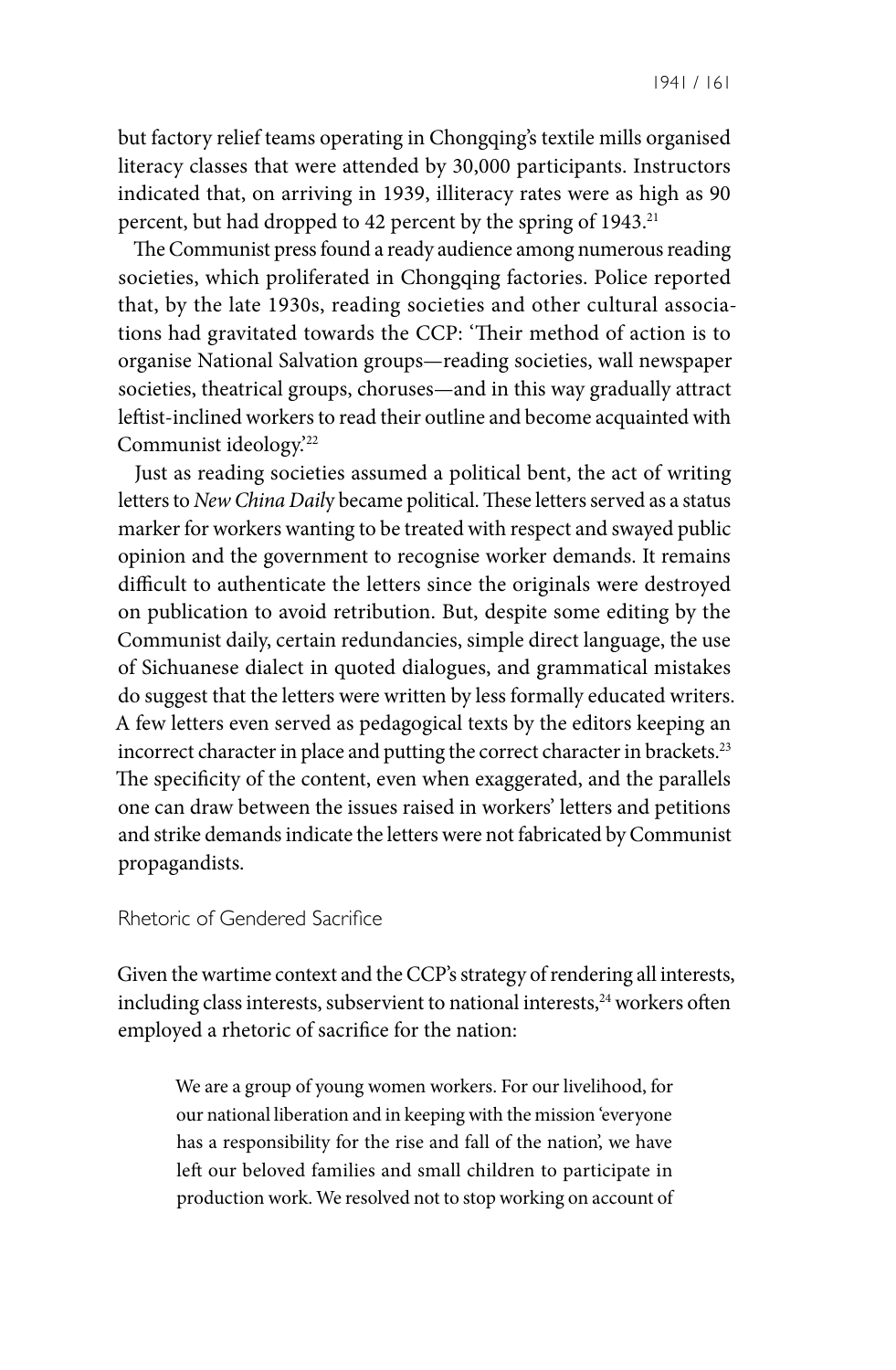family affairs. Although we receive low wages, as long as we can maintain ourselves we haven't complained, but now with the daily rise of prices how can we survive on just 60 cents a day? Because of inflation male workers received an hourly wage increase of 2 cents but we women workers have not received any raise. We feel aggrieved, because we work hard and put in just as many hours as male workers. During this war of national liberation the factory divides men and women, but is the War of Resistance only for men? We selected a few representatives to present our demands to the factory director but he responded: 'Women workers are temporary. If they want to work they should work, if they don't, they can get lost.'25

The letter is a combination of bold, assertive demands for gender equality and calculated appeals to nationalism. As a form of rightful resistance, the letter references the government's slogan of collective responsibility for the fate of the nation. It highlights how this group of young women has placed the public good over personal interests, by leaving their families and loved ones to work in a factory. The authors indict the factory director for his callousness, but the factory goes unnamed—a form of self-censorship that would have avoided any confrontation with factory authorities while remaining in line with the Communists' United Front tactic of forging cross-class alliances. Ultimately, the women workers sought recognition for their contribution to the war effort and demanded gender equality.

Although both male and female workers couched their demands in terms of national salvation, gender-specific experiences led women to highlight their oppression as women, and to condemn the factory's control over their bodies. Textile mills, the main employers of young women, were notorious for conducting body searches and banning pregnant women in some cases, causing the abandonment of babies or infanticide. Hui Ying recounts how, after losing her husband in an air raid, she sought employment at a cotton mill because she had to 'feed the little treasure in my stomach'. She then narrates the cruel irony of sacrificing for a job that likely would take her life:

Soon after joining the factory, the baby in my stomach began to get bigger by the day. Up until I went into labour I kept working hard and didn't tell the foremen for fear that if they found out they would have me fired. I then asked for a five-day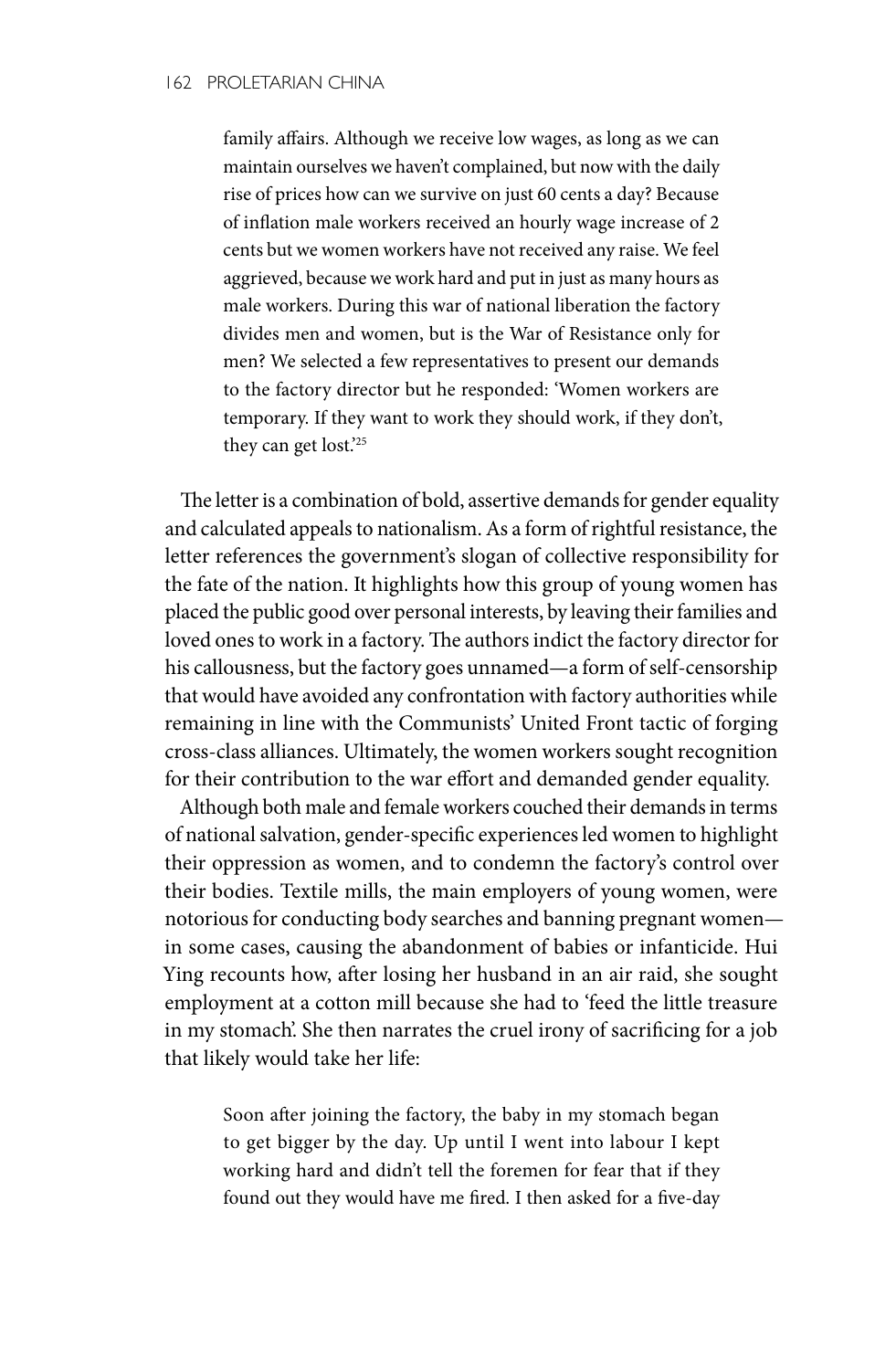sick leave and gave birth. It was a plump baby boy! As soon as I saw him, I thought of his father and I couldn't stop from crying.

Five days of leave went by very quickly. On the fourth day after my delivery, I was carrying around the baby while thinking about my job. The factory had already fired many women workers for bearing children. Could I hide my child? Could I raise my child without working? A thousand thoughts ran through my head. I don't know where my cold heartedness came from but I decided to abandon my child. That evening as I was sobbing I placed the child in a latrine pit. In a crazed like state I fled without looking back.

Over the past five years, I have worked every day inside the factory. The cotton that flies around the workshop settles on my hair and eyebrows. On hot days the cotton mixed in with my sweat drips into my eyes, nose and mouth. As I breathe, the cotton filaments penetrate my nostrils and lungs. Five years of work has cost me my life and the only thing I have gained is tuberculosis.26

In narrating the decline of her health, Hui Ying's account is typical of the textile industry, in which a large percentage of workers contracted tuberculosis. In 'A Woman Worker's Personal Account' (一个女工的自 述), author Bing Bing tells of her initial excitement at seeing an advertisement recruiting young women from the countryside to join a cotton mill. The ad promised an eight-hour workday, eight hours of education, and eight hours of sleep. She became disillusioned on realising that the already long twelve-hour work shifts were lengthened up to an hour by manipulating the clocks in the workshops. She recounted the abuses on the night shift and lack of dignity accorded to workers. In referring to her 'life in hell' (地狱的生活), Bing Bing creates a morally charged mood that juxtaposes good against evil. Her letter, published in 1940, when Communist United Front policy still stressed the multi-class alliance, is noteworthy for being directly critical of capitalists:

[A]s the night deepens I get a headache and blurred vision. When I can't stand it any longer, I'm tempted to go to the workshop director and ask for leave, but he'll say that I'm 'faking illness'. Some workers who are denied leave the first time often ask again and then get kicked or slapped in the face. Because of this, even if I get sick and don't have the strength to breathe, I still don't dare ask for leave and prefer to have my illness drag out. I shed my bitter tears at this inten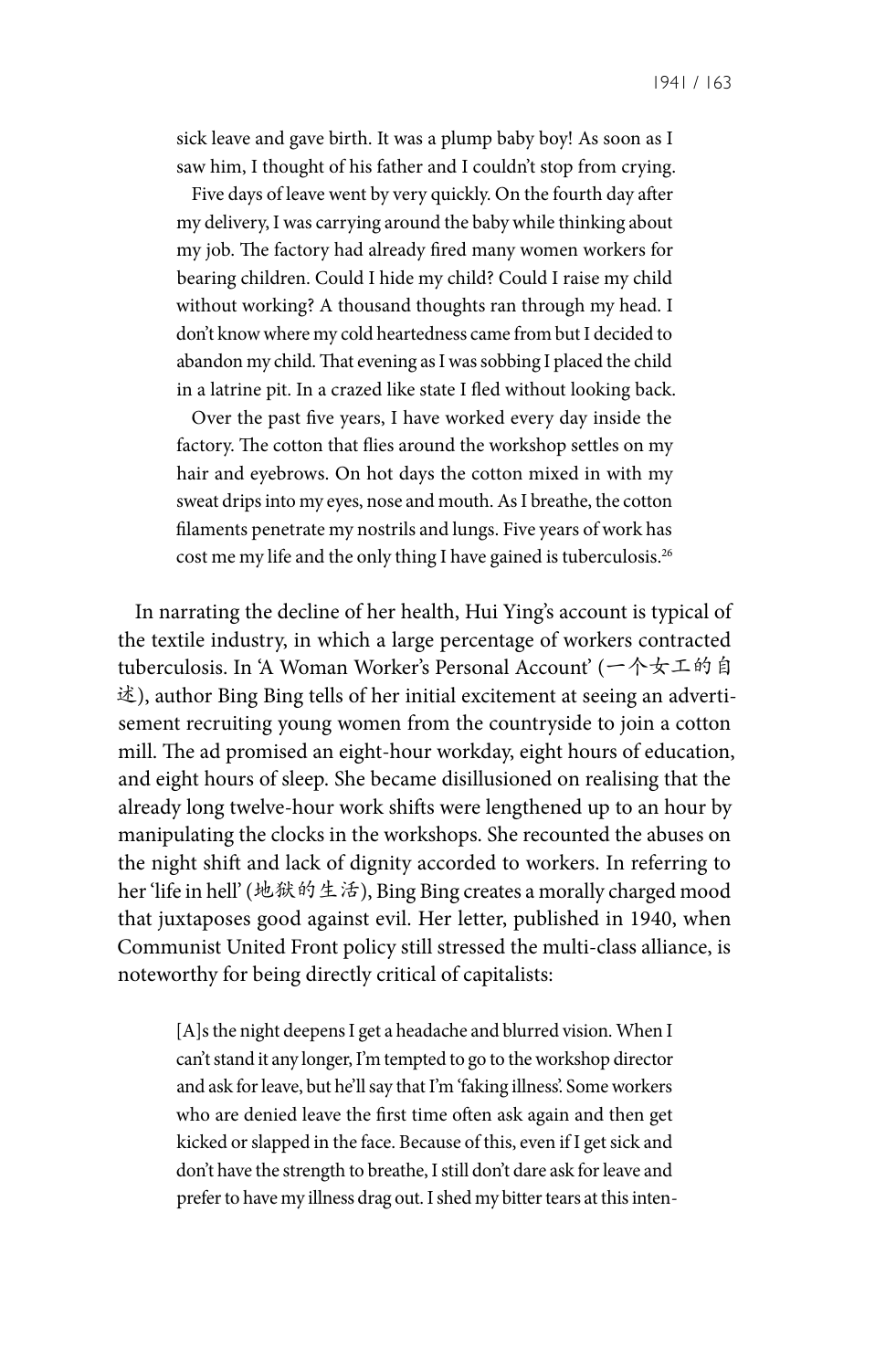sity and heartless life that is even worse than for a beast of burden.

When I have my period, there is no chance for a brief rest … I do need to rest a minute when I get cramps and panic stricken, but it's impossible. It's as dark as hell here without a trace of human sympathy ...

I have endured life in hell for so long. Society can't imagine that among us there is this pitiable group of animals. We have been hoodwinked by the capitalists' slogan of the 'eight-hour system' and thus I accurately describe our lives in the hope of gaining assistance from public figures of society and from women's circles. I hope that the factory owners can make at least some minimal improvements to our lives.<sup>27</sup>

#### Inequality, Divisions, and Corruption

Bing Bing's letter uses the metaphor of beasts of burden, evoking workers' demands for human dignity—the most frequent subject of their letters. The quest for dignity coincided with descriptions of inequality and deep divisions between production workers and technical and administrative staff, resonating with longstanding cultural biases against manual labour. During the war, this antagonism increased because the ratio between staff and workers rose rapidly as industries sought to rationalise production systems and oversee factory communities numbering in the thousands. In addition, worker–staff tensions were overlaid with ethnic tensions as 'downriver people' ( $\top \in \Lambda$ ) from central China and coastal areas monopolised administrative and managerial posts. These divisions are evident in the following condemnation of corrupt factory officials and staff for betraying the nation's trust and for their indifference to workers' plight:

#### Mr Editor,

I am a labourer working in the defence industry. Upon joining this factory, I discovered that the officials and the staff gentlemen often compete against each other. Both sides seek personal fame and gain without any regard for the work of the nation and going so far as to arbitrarily oppress workers. The high-ranking officials and staff spent several tens of thousands of yuan to build a new Western style villa for themselves while we workers live in thatched sheds that they built without concern for our safety. The state provides them with over 100 yuan in salary in addition to subsidies for coal, water and electricity, while they turn a blind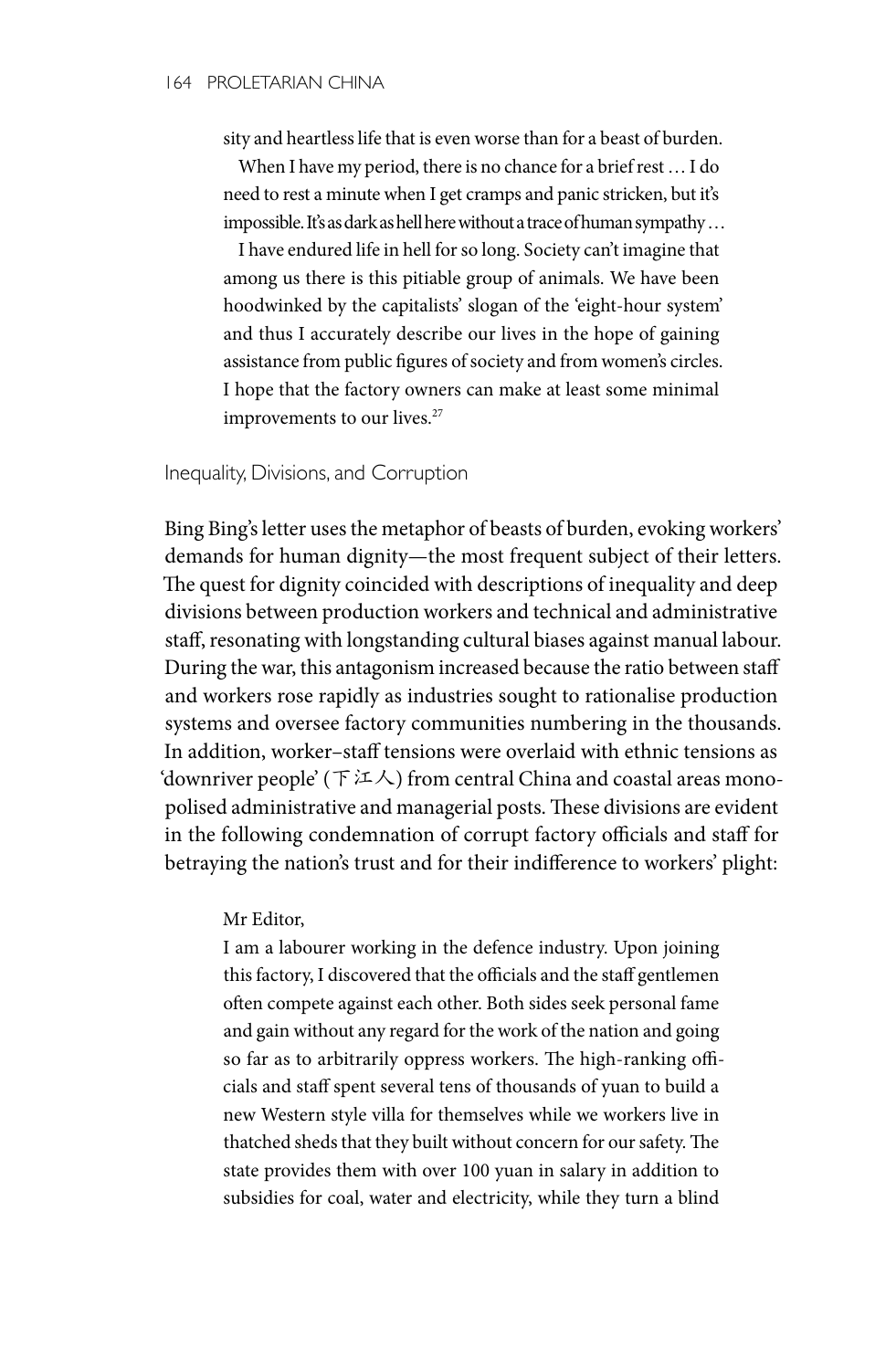eye to the suffering we workers [endure]. If this continues for long, it will have grave effects on the War of Resistance. We have failed to persuade them to change course. Please listen to our appeal!<sup>28</sup>

By the mid-1940s, letters addressed factory-based disparities and state policies that affected the entire city. Workers expressed their grievances in terms of the unjust treatment they received relative to supervisory personnel—for example, with regard to food rationing, which they said favoured staff personnel.

Whereas management used the term 'treatment' (待遇) to refer to benefits other than wages, workers associated the word with their quest for higher social standing and respect. For example, a machinist demanded a more egalitarian workplace after being criticised by the manager's wife for inviting a friend to the factory canteen. The privilege of having a guest at the canteen was reserved for staff officers: 'Why is the status of workers lower than [that of] staff? We reject this kind of thinking! What could you do without workers? We demand equal treatment and oppose this injustice!'29 Workers intermingled status recognition with a language of class and rights. Here, the anonymous writer questions the monthly rationing of food after being informed that only staff members could purchase a catty (500 grams) of sugar:

I'm also human and also Chinese. Why does even the appreciation of food have to be divided by class? Is it possible that workers are constitutionally different from staff officers? Staff are people just as workers are people. Why does one have to make such distinct class divisions? That workers have no rights to purchase sugar is just one of numerous forms of unequal treatment between 'staff' and 'workers'.30

#### Advancing the Labour Movement

*New China Daily*'s participatory journalism had consequences in both the short and the long terms. Besides shaping class consciousness through the reading, writing, and sharing of the paper, the Communist press facilitated the advance of the labour movement. Reports on the labour movement in Nationalist China and abroad served to foster a sense of common cause among workers. By 1945, under the guidance of the CCP's Southern Bureau, the paper pivoted from its wartime policy of